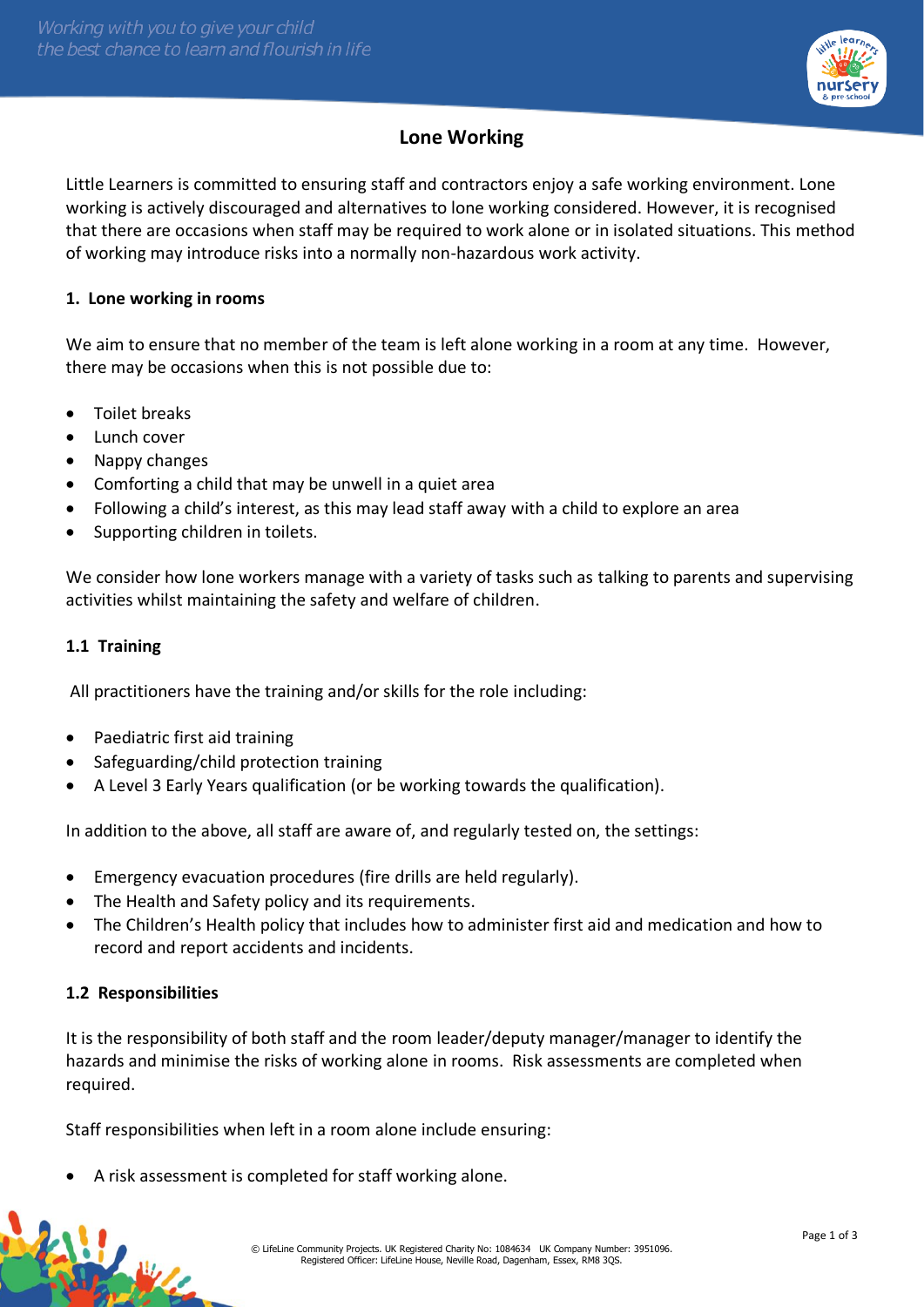

- Ratios are maintained.
- There is someone to call on in an emergency if required.
- The member of staff and children are safeguarded at all times.

# **2. Staff Ratio's**

We provide staffing ratio's in line with the Safeguarding and Welfare Requirements of the Early Years Foundation Stage to ensure:

- Children are adequately supervised.
- Children's needs are met.
- Children have sufficient individual attention that provides high quality education and care.

Children will always within sight or hearing of staff.

To meet this requirement, we use the following ratios of staff to children:

| Age of children                       | <b>Staff: Child Ratio</b> | <b>Staff qualifications and experience</b>                                                                                                                                                                                                                                                                                                                                                                                                                                                                                                              |  |  |
|---------------------------------------|---------------------------|---------------------------------------------------------------------------------------------------------------------------------------------------------------------------------------------------------------------------------------------------------------------------------------------------------------------------------------------------------------------------------------------------------------------------------------------------------------------------------------------------------------------------------------------------------|--|--|
| Children under two<br>years of age    | 1:3                       | at least one member of staff holds a full and relevant level<br>$\bullet$<br>3 qualification and is suitably experienced in working with<br>children under two<br>at least half of all other staff hold a full and relevant level 2<br>$\bullet$<br>qualification<br>at least half of all staff have received training that<br>$\bullet$<br>specifically addresses the care of babies<br>where there is an under two-year-olds' room, the member<br>$\bullet$<br>of staff in charge of that room has suitable experience of<br>working with under twos. |  |  |
| Children aged two<br>years            | 1:4                       | at least one member of staff holds a full and relevant level<br>$\bullet$<br>3 qualification<br>at least half of all other staff hold a full and relevant level 2<br>$\bullet$<br>qualification.                                                                                                                                                                                                                                                                                                                                                        |  |  |
| Children aged three<br>years and over | 1:8                       | at least one member of staff holds a full and relevant level<br>$\bullet$<br>3 qualification<br>at least half of all other staff hold a full and relevant level 2<br>$\bullet$<br>qualification.                                                                                                                                                                                                                                                                                                                                                        |  |  |

- a) The above ratios apply to the total number of staff available to work directly with children. We may, if required, observe a higher staff: child ratio to ensure the safety and welfare of our children.
- b) A minimum of two staff are on duty at any one time.
- c) Staff do not normally supervise children on their own.
- d) Children are supervised by adults at all times.
- e) Students or volunteers (aged 17 and over) and staff working as apprentices (aged 16 and over) may be included in the ratios if the Nursery Manager is satisfied they are competent and responsible.
- f) The Nursery Manager and Deputy will hold, at a minimum, a level 3 qualification and have at least two years' experience of working in an early years setting, or have at least two years' other suitable experience.